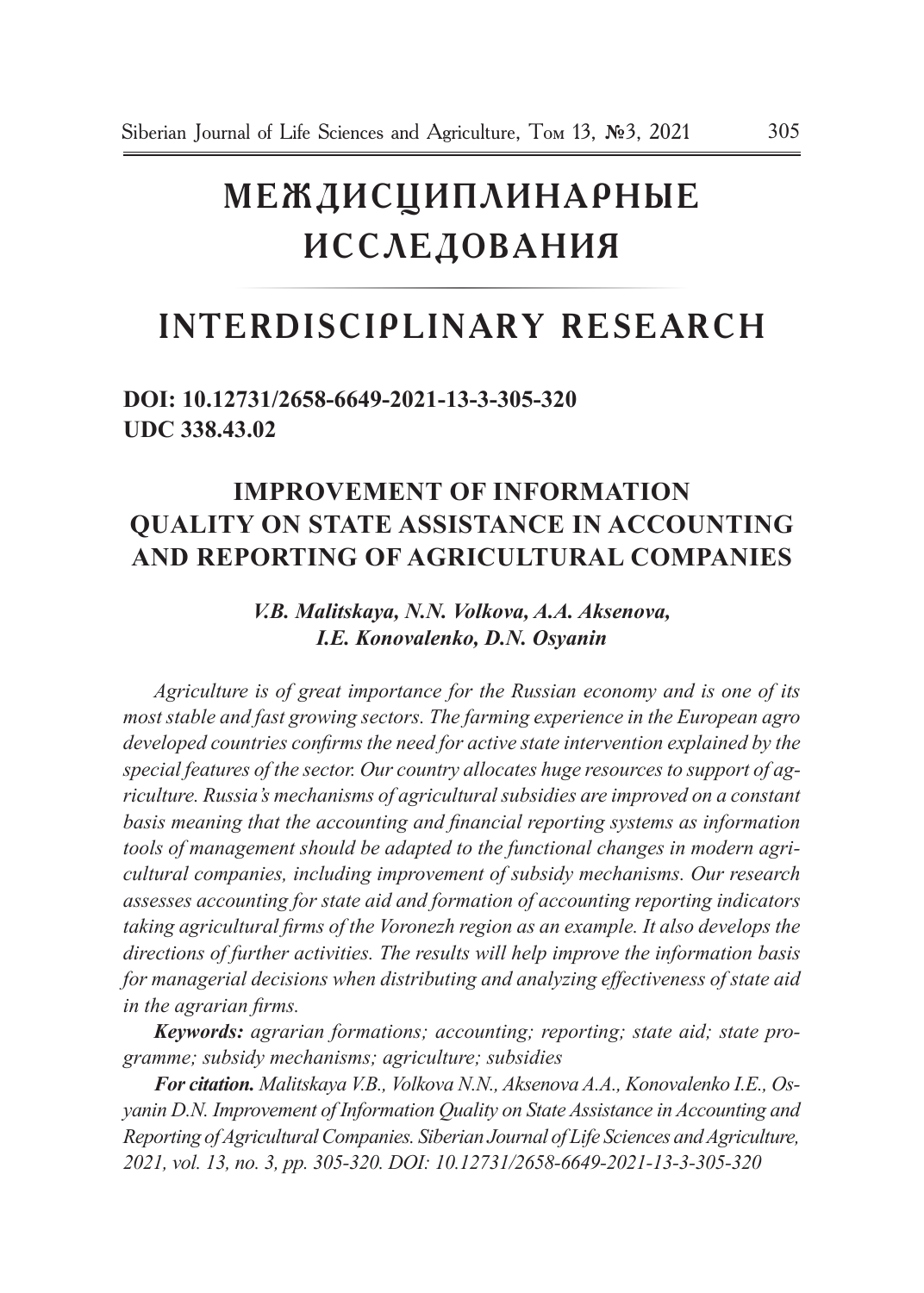## **Совершенствование ФОРМИРОВАНИЯ ИНФОРМАЦИИ О ГОСУДАРСТВЕННОЙ ПОМОЩИ В БУХГАЛТЕРСКОМ УЧЕТЕ И ОТЧЕТНОСТИ СУБЪЕКТОВ АГРАРНОЙ СФЕРЫ**

#### *В.Б. Малицкая, Н.Н. Волкова, А.А. Аксенова, И.Е. Коноваленко, Д.Н. Осянин*

*Сельское хозяйство играет огромную роль в экономике России и является одной из наиболее стабильно и быстрорастущих ее отраслей. Опыт ведения сельского хозяйства в аграрно развитых европейских странах подтверждает, что специфика данной отрасли обусловливает активное вмешательство государства в процесс ее функционирования. На поддержку сельского хозяйства нашей страны выделяются огромные ресурсы. Постоянно совершенствуются механизмы субсидирования отрасли сельского хозяйства в России. В этой связи система бухгалтерского учета и бухгалтерской отчетности, выступая в качестве информационного источника обеспечения управления, должна адаптироваться к происходящим изменениям во внешней среде функционирования современных сельскохозяйственных организаций, обусловленным, в том числе, совершенствованием механизма государственного субсидирования. В проведенном исследовании дана оценка бухгалтерского учета государственной помощи и формирования показателей бухгалтерской отчетности на примере сельскохозяйственных организаций Воронежской области и разработаны направления дальнейшего развития. Полученные результаты позволят усовершенствовать порядок формирования информационной базы для принятия управленческих решений при распределении и анализе эффективности государственной помощи в аграрных формированиях.* 

*Ключевые слова: аграрные формирования; бухгалтерский учет; бухгалтерская отчетность; государственная помощь; государственная программа; механизмы субсидирования; сельское хозяйство; субсидии*

*Для цитирования. Малицкая В.Б., Волкова Н.Н., Аксенова А.А., Коноваленко И.Е., Осянин Д.Н. Совершенствование формирования информации о государственной помощи в бухгалтерском учете и отчетности субъектов аграрной сферы // Siberian Journal of Life Sciences and Agriculture. 2021. Т. 13, № 3. C. 305-320. DOI: 10.12731/2658-6649-2021-13-3-305-320* 

#### **Introduction**

State help to companies becomes an integral part of a market economy. Agriculture is a strategically important, priority instrument in ensuring food security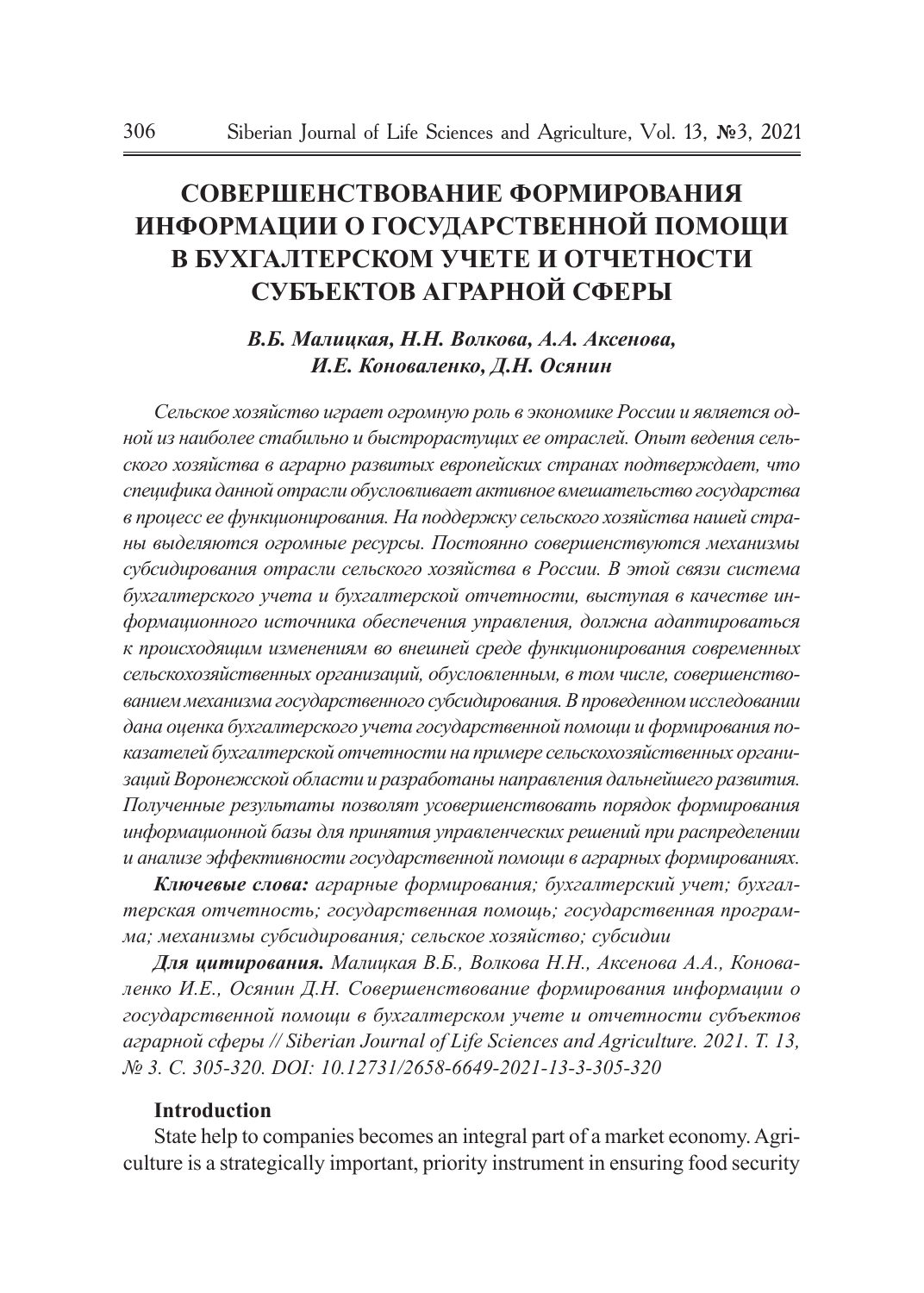of a state and the need of state aid here is obvious. Long-term experience has demonstrated that it is the government that can regulate financial injections into agriculture taking into account possible development trends in the sector. The Voronezh region was second in 2019 by the volume of subsidies to the farmers in the Central Federal District (7,618.9 mln rbl). It implements regional state programme Development of Agriculture, Food Production and Infrastructure of the Agro-Food Market. The federal government allocated 256.2 bln rbl to the state agriculture programme in 2021, which is much lower than in 2020 (308.8 bln rbl). At the same time, the federal government plans a 279.7 bln rbl financing of the programme for 2022 and 295.5 bln rbl for 2023. The key source of information for the external users on the amount of state help received by the agricultural organizations is accounting (financial) reporting compiled from accounting records. Unfortunately, we have to state that the modern accounting and reporting systems do not fully meet the agriculture management goals (Beisland, 2013; Patten, 2015; Boyko et al., 2019). Reflecting state help in accounting and reporting in compliance with the Russian and international legislation; details of information about the types of state assistance in the accounting system (Milne, 2002); creation of industry-specific accounts in accordance with the state help mechanism; effectiveness of the use of support (Muller, 2015); a higher return on invested state funds are pressing issues and require further improvement.

#### **Literature review**

State aid is an integral part of government regulation and is a combination of different tools and instruments, preferential and free financing of the most economically disadvantaged industries. The state help notion has good interpretation both in the local and international practices. For instance, in Russian Accounting Standard 13/2000 "State Aid Accounting" the state assistance notion is defined as "an increase in economic benefits of an organization as a result of receipt of assets (cash, other property)". Amendments to the statutory acts say that Russian Accounting Standard 13/2000 is about the subsidies provided from the budgets of the Russian Federation budget system and the budgets of the state extra-budgetary funds; at that, state support in the form of subventions is excluded. Internationally, the statutory document, which defines the state aid notion is International Accounting Standard (IAS) 20 "Accounting for Government Grants and Disclosure of Government Assistance" (Ahmed, 2013). We believe that IAS 20 provides a more accurate definition of state aid: "government actions aimed at providing economic benefits to a company or a group of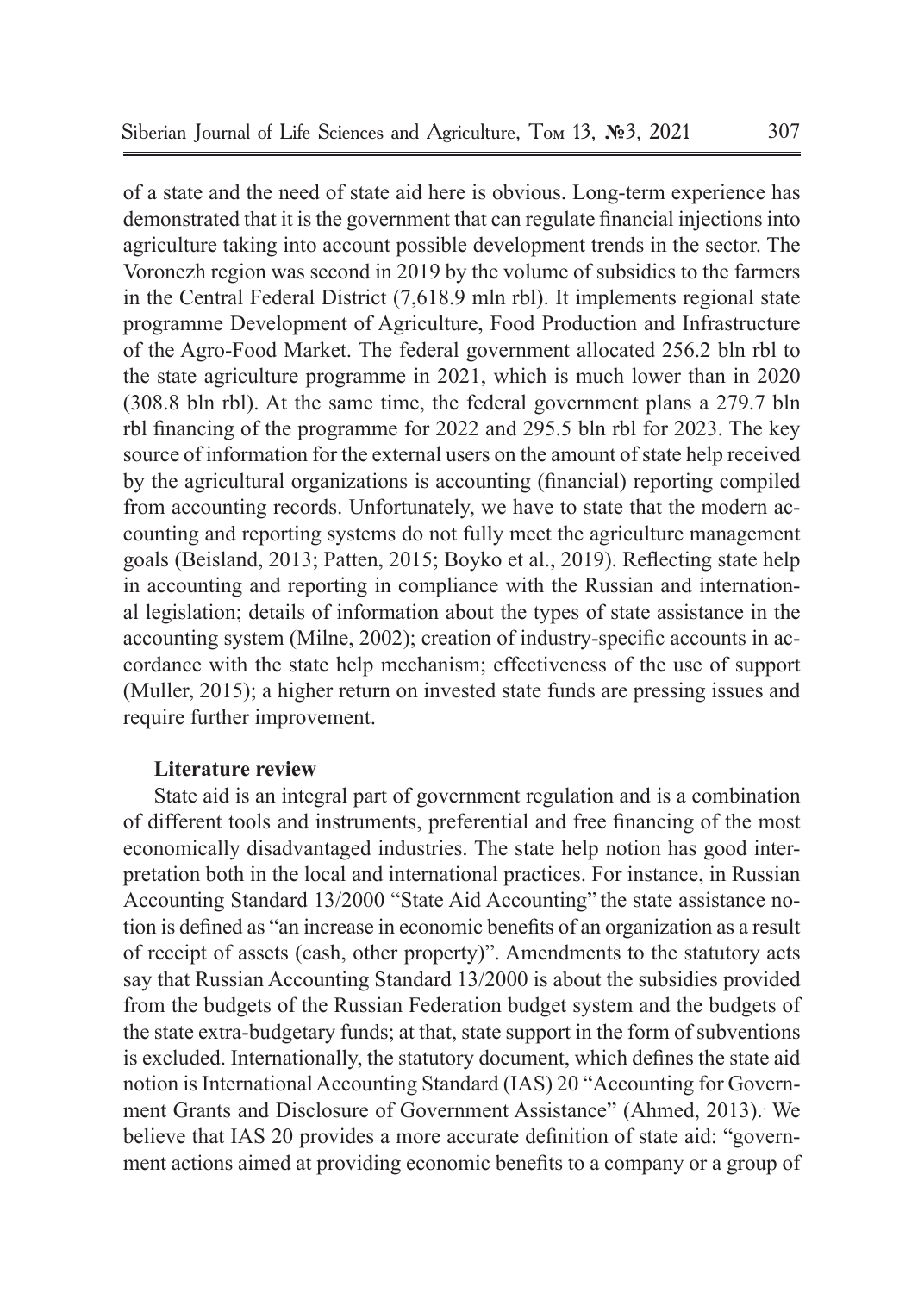companies meeting necessary criteria". For agriculture, IAS 41 "Agriculture" is applied internationally (Lehoux, 2019; Strizhenok and Ivanov, 2021).

IAS 41 differs from IAS 20 in prescribing the order of accounting in cases when a state grant is applied to a biological asset valued at fair value less the cost of sales, or when a state grant prohibits company involvement in a certain type agricultural business. We believe that IAS can boast more detailed theoretical aspects, while RAS is better from a practical point of view (the order of accounting). According to Adams (2008), Peter (2016) the terms "subsidies" and "compensations" can conceal different economic instruments -- revenue from the sale of goods, works, services accounted for under Russian Accounting Standard 9/99, as well as support covered by Russian Accounting Standard 13/2000 "Accounting for Government Assistance". When a company cannot differentiate between these two types of budget funds and accounts for them all as revenue (income), it runs the risk of getting claims from the tax authorities for underestimating the tax base for VAT and the income tax, usually supported by courts (Caims, 2004; Akhmadeev, 2019; Rahman, 2018).

In the modern literature a number of problems are discussed with regard to the topic of the research. This concerns the volume of funding allocated to support the agro-industrial complex in 2021 in Russia in general and the Voronezh region in particular; reflection in accounting and financial statements of the received subsidies (Fomina, 2020; Kokorev, 2019); the impact of the coronavirus pandemic on the accounting of government subsidies (Sharonova, E.A., 2020); methodological aspects of assessing the effectiveness of government subsidies (Pechenkin, V.G., 2010; Dudukalov et al., 2020), etc.

#### **Matter of research**

Farmers receive active government assistance. The chief Voronezh region distributor of regional budget funds and the funds provided to the region from the central government for grants is the agrarian policy department of the Voronezh region. The breakdown of state assistance received by the Voronezh region's farmers in 2018-2019 is presented in Table 1. We can see that the key directions of subsidies in the period were subsidies to attain the targets of the regional agriculture programmes (a so-called single subsidy), grants for floating support of plant growing, subsidies to raise productiveness of dairy cattle breeding and subsidies to compensate part of interest on investment credits to the farmers.

State assistance to the farmers involves passage of a number of consecutive stages, including an application with the attachment of documents confirming the right for a grant to the regional agriculture department (Susiarjo, 2006; Ma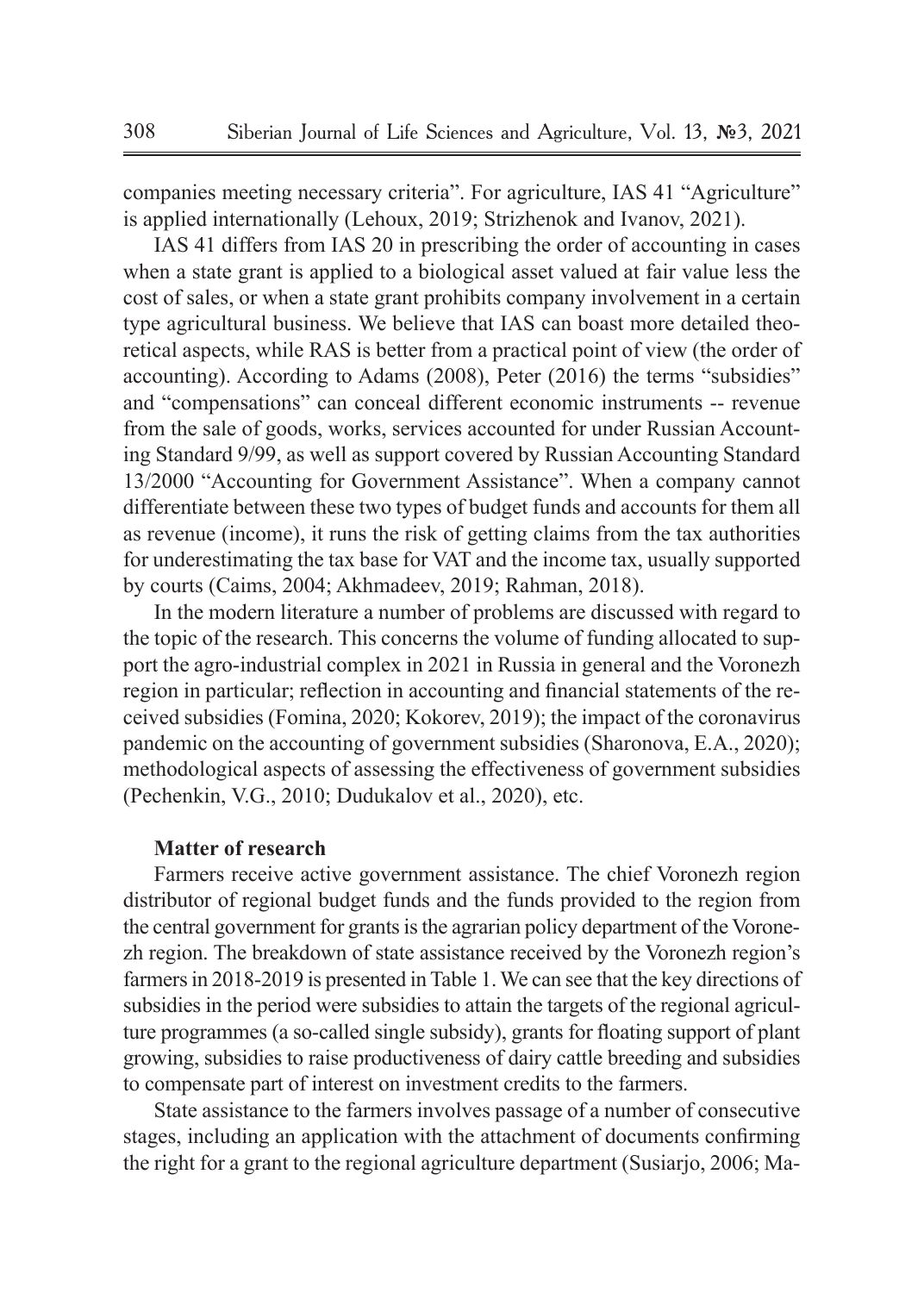larev et al., 2020). We should note that the government of the Voronezh region develops and approves an order of getting a subsidy. The list of documents for application for a grant is part of the order. The forms of application are also approved. The rates of the subsidies are approved by the agriculture department of the Voronezh region. This means that a farmer only has to comply strictly with the regulations of the order and fill in the documents correctly (Table 2).

*Таble 1.*

|                                                                                       | OJSC Rassvet of the Verkh-<br>nemamonsky district |               |                       |               | OJSC Agrofirma Tikhy Don<br>of the Paylovsk district |               |                       |               |
|---------------------------------------------------------------------------------------|---------------------------------------------------|---------------|-----------------------|---------------|------------------------------------------------------|---------------|-----------------------|---------------|
| Indicator                                                                             | 2018                                              |               | 2019                  |               | 2018                                                 |               | 2019                  |               |
|                                                                                       | thou-<br>sand<br>rbl.                             | $\frac{0}{0}$ | thou-<br>sand<br>rbl. | $\frac{0}{0}$ | thou-<br>sand<br>rbl.                                | $\frac{0}{0}$ | thou-<br>sand<br>rbl. | $\frac{0}{0}$ |
| Budget funds, total,<br>including                                                     | 6423                                              | 100.0         | 10249                 | 100.0         | 295                                                  | 100.0         | 4137                  | 100,0         |
| Grants to attain the<br>targets of the region-<br>al agriculture pro-<br>grammes      | 4114                                              | 64.05         | 4425                  | 43.17         |                                                      |               | 801                   | 19.36         |
| Grants for floating aid<br>for plant breeding                                         | 632                                               | 9.84          | 4868                  | 47.49         | 295                                                  | 100.0         |                       |               |
| Grants to increase pro-<br>duction in dairy cattle<br>breeding                        | 923                                               | 14.37         | 956                   | 9.34          |                                                      |               | 2976                  | 71.94         |
| Grants to compensate<br>part of interest on in-<br>vestment credits to the<br>farmers | 754                                               | 11.74         |                       |               |                                                      |               |                       |               |
| Other subsidies                                                                       |                                                   |               |                       |               |                                                      |               | 360                   | 8.70          |

**The breakdown of state assistance received by the farmers of the Voronezh region in 2018-2019**

Our analysis of the current accounting for the receipt and use of state assistance in some agricultural companies revealed the absence of the optimally structured system of information flows on targeted financing on account 86 "Targeted Financing", which prevents its best analysis. Besides, we established that some of the economic subjects under analysis never use account 86 "Targeted Financing" and reflect state aid only on accounts 76 "Settlements with Different Debtors and Creditors" and 91 "Other Income and Expenditure" conflicting with the 2020 amendments to Russian Accounting Standard 13/2000 "Accounting for State Assistance".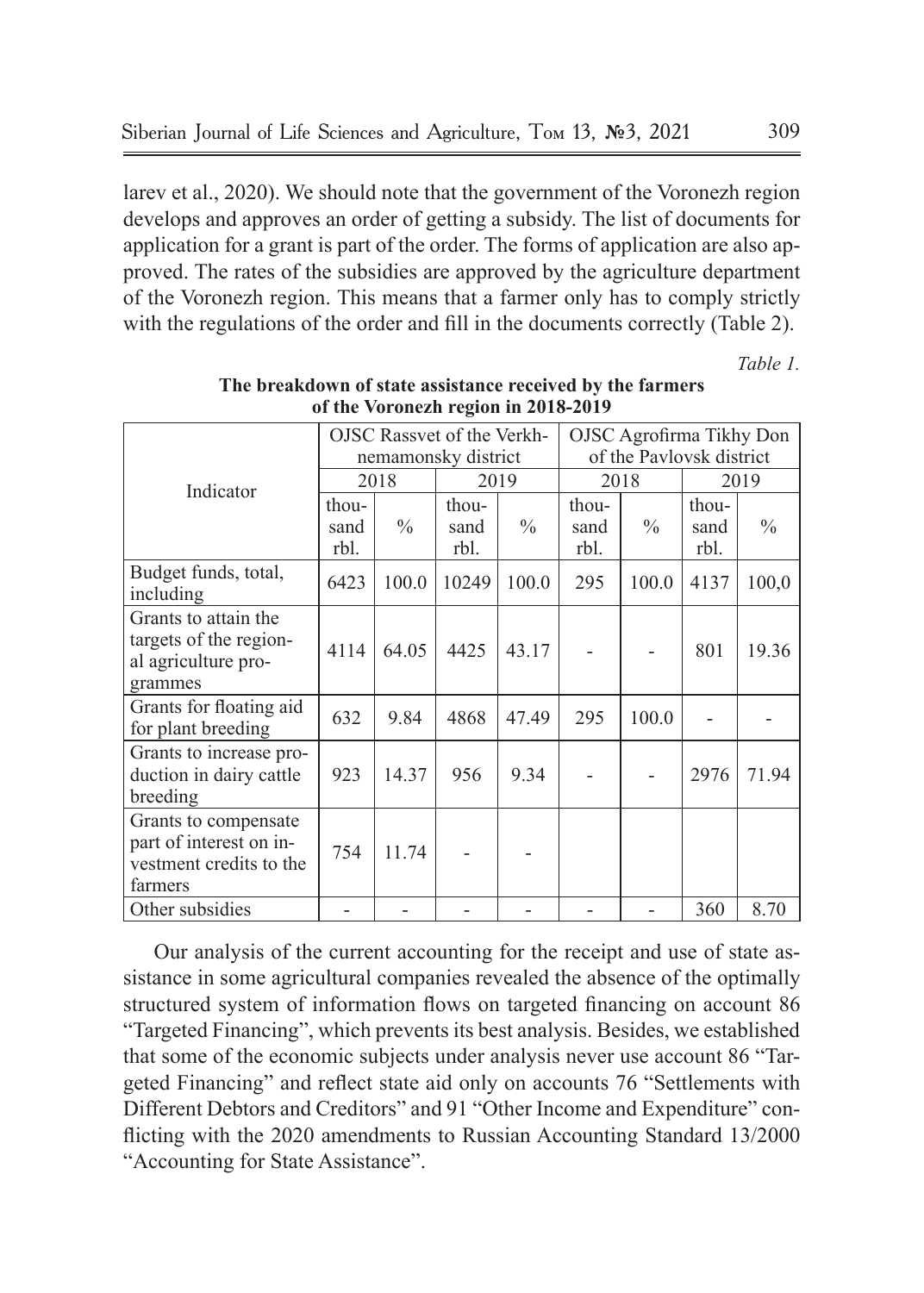*Таble 2.*

#### **Documenting the receipt of subsidies by agricultural producers in the Voronezh region**

| Regulatory doc-<br>Subsidy<br>ument                                                                                     |                                                                                                                                                               | The list of documents for application                                                                                                                                                                                                                                                                                                                                                                                                                                                                                                                                                                                                                                                                                                                                        |  |  |
|-------------------------------------------------------------------------------------------------------------------------|---------------------------------------------------------------------------------------------------------------------------------------------------------------|------------------------------------------------------------------------------------------------------------------------------------------------------------------------------------------------------------------------------------------------------------------------------------------------------------------------------------------------------------------------------------------------------------------------------------------------------------------------------------------------------------------------------------------------------------------------------------------------------------------------------------------------------------------------------------------------------------------------------------------------------------------------------|--|--|
| $\mathcal{D}$<br>1                                                                                                      |                                                                                                                                                               | 3                                                                                                                                                                                                                                                                                                                                                                                                                                                                                                                                                                                                                                                                                                                                                                            |  |  |
| Grants to attain<br>the targets of the<br>regional agricul-<br>ture programmes<br>(to support elite<br>seed production) | Regulation of the<br>Voronezh region<br>government dated<br>February 07, 2018<br>No 110 (ed. dated<br>August 26,2020)                                         | application; statement of the tax authority<br>on settlement of taxes, penalties and fines; a<br>copy of documents confirming the purchase<br>and sowing of spring and winter crops; the<br>certificates of seed conformity; information<br>about the results of sowing; a financial report                                                                                                                                                                                                                                                                                                                                                                                                                                                                                  |  |  |
| Grants for float-<br>ing aid for plant<br>breeding                                                                      | Regulation of the<br>Voronezh region<br>government dated<br>March 18, 2016<br>№ 164 (ed. dated<br>June 30,2016)                                               | application; statement of the tax authority on<br>settlement of taxes, penalties and fines; infor-<br>mation about harvesting; financial report; list<br>of submitted documents                                                                                                                                                                                                                                                                                                                                                                                                                                                                                                                                                                                              |  |  |
| Grants to in-<br>crease produc-<br>tion in dairy<br>cattle breeding                                                     | Regulation of the<br>Voronezh region<br>government dated<br>December 28,<br>2019 № 1312                                                                       | application; calculation of subsidy; informa-<br>tion about cows or/and goats of the recipient<br>of the grant; information about milk output,<br>milk sold and/or sent to the applicant's own<br>processing; documents confirming the sales<br>of milk and/or its sending to the applicant's<br>own processing facilities; information about<br>dairy productivity of cows; financial report;<br>force majeure documents                                                                                                                                                                                                                                                                                                                                                    |  |  |
| Grants to com-<br>pensate part of<br>interest on in-<br>vestment credits<br>to the farmers                              | Regulation of the<br>Voronezh region<br>government dated<br>October 19, 2018<br>№910(ed. dated<br>September 03,<br>2020) (ed. dated<br>September 03,<br>2020) | a) after opening a credit account to receive a<br>loan under a credit line: copies of the credit<br>agreement certified by the credit institution;<br>copies of the payment order and an extract<br>from the borrower's loan account on obtain-<br>ing the loan; a repayment schedule and an<br>interest payment schedule; a document indi-<br>cating the number of the borrower's account<br>opened in a credit institution to receive funds<br>from the budget of a Russian Federation<br>subject;<br>6) after payment of interest: subsidy appli-<br>cation; calculation of the volume of subsidy;<br>copies of payment orders to pay interest cer-<br>tified by a credit organization; copies of doc-<br>uments confirming targeted use of the loan;<br>financial report |  |  |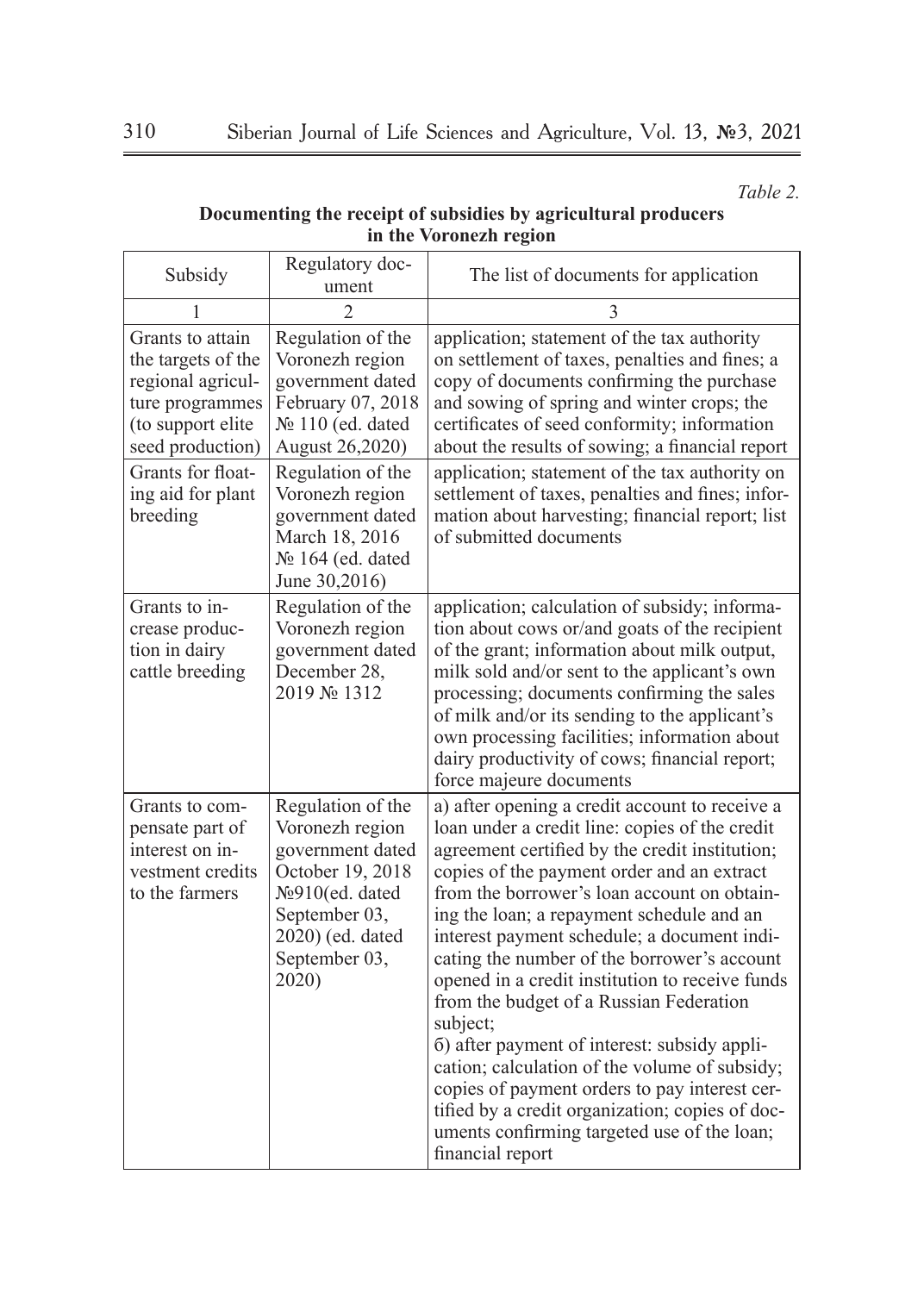The farmers present a balance sheet, a financial report and explanation to it, a cash flow statement present information about imputed and actually received subsidies in industry reporting form № 10-APK "Report on Targeted Financing". The form consists of 7 parts for individual reflection of information on state assistance on some branches of plant and cattle breeding as well as on agricultural insurance (in the form of a compensating subsidy in plant breeding); short-term crediting in agriculture; support to small enterprises (grants); agricultural investment activities; federal targeted programmes; other state programmes and other subsidies (Bykanova, 2018; Zvereva, 2020; Zakharov et al., 2020).

The current presentation of information on state subsidies in federal law No. 10-APK for some sections is detailed as follows: for elite seed breeding, traditional plant breeding, payments of insurance premiums and floating support (in plant breeding section 10.2); for support of pedigree cattle breeding, traditional cattle breeding, payments of insurance premiums and support of milk production (in cattle breeding section 10.3), etc. It is also worth noting that judging by the name, sections 10.2 and 10.3 are devoted to compensating subsidies, which contain information on stimulating subsidies as a separate column.

#### **Discussion and results**

Modern economic literature (Kozmenkova, 2014; Nuriyeva, 2016; Zhukovskyy et al., 2019) has been raising the question of creation of a multi-level system of accounting for state aid as part of targeted financing for several years. Although the system can be perceived as complicated and labour-consuming, we think that it is extremely necessary because it provides well for the users informationally (Leuz,2003; Loureiro, 2015). Besides, we should note that introduction of analytical accounting for state aid should be done by target.

We think that the need for further improvement of information on state assistance in accounting and reporting of farmers is conditioned by the following:

1. There is a need to create a flexible system of accounting for targeted financing, including several levels (subaccounts on orders 1, 2, etc, as well as analytical accounts), which would be formed in accordance with the established mechanism of assistance to agriculture.

2. Development of the best solutions for an enterprise's structure of information flows about targeted financing on account 86 "Targeted Financing"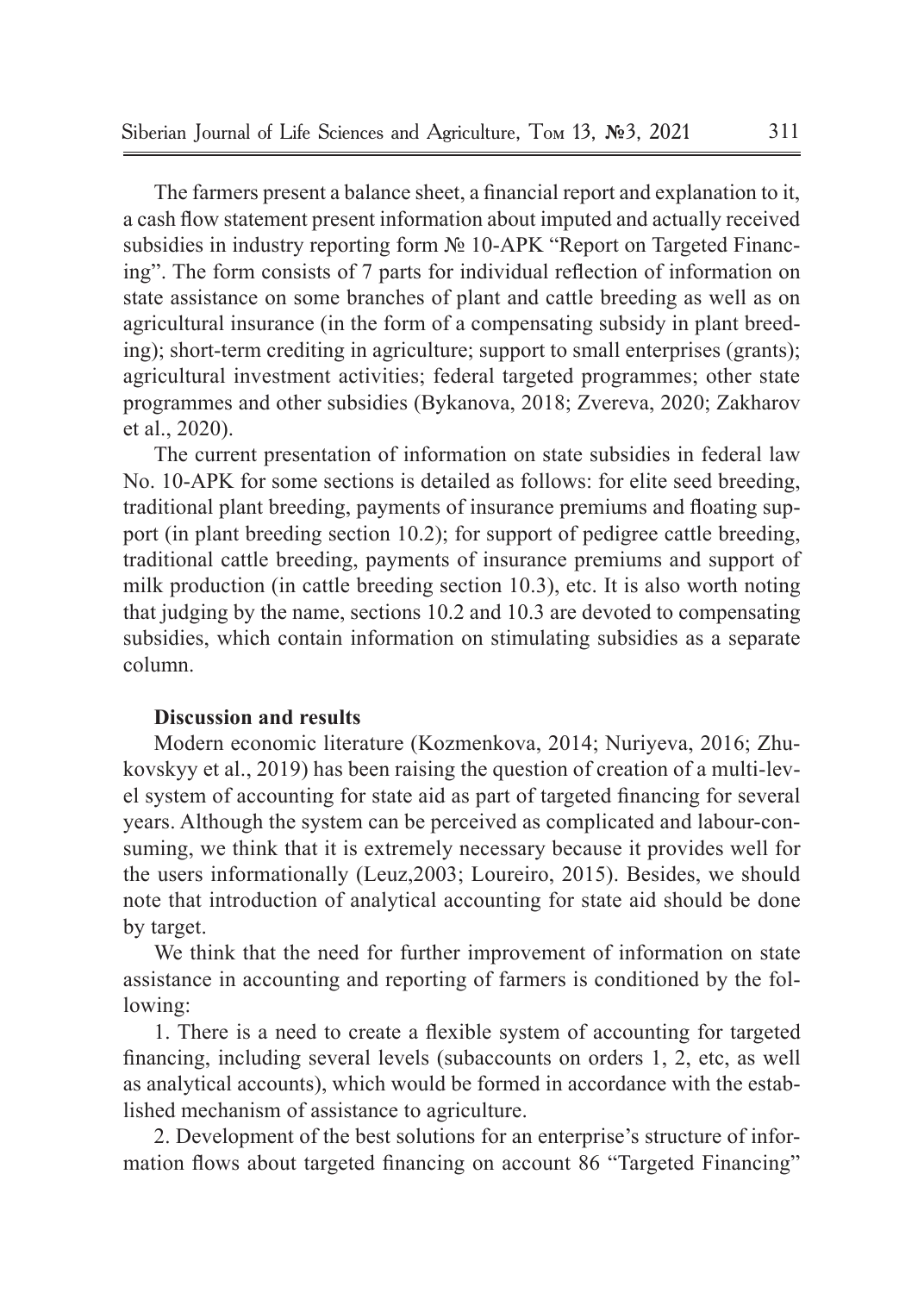should help create the best analysis possibilities of information on state assistance.

3. We need to adjust the name and contents of the industry reporting indicators № 10-АPК "Report on the Funds of Targeted Financing", which, in its turn, connected to consolidation of all subsidies into one, floating support and support to increase productivity in dairy cattle breeding in the form of single subsidy (Morozova, 2019; Movchan and Yakovleva).

Our research helped us formulate the following proposals for further development of information on state aid in accounting and reporting of agricultural companies:

1. We suggest our own structure of account 86 "Targeted Financing" for accounting for state subsidies to the farmers (Table 3). The basis for our proposal is the Voronezh region subsidy mechanism, which was changed in 2020 (Chart 1), the contents of the sectorial (agriculture) form of reporting on the funds of targeted financing and some orders approved by the government of the Voronezh region to regulate provision of grants, which we discussed in Table 2. Thus we suggest opening ledger subaccounts for the enlarged groups of subsidies in account 86 "Targeted Financing" – 86-1 "Combined Subsidies for the Development of Agriculture", 86-2 "Subsidies for Investment Credits", 86-3 "Subsidies to Compensate Part of Costs to Create and Upgrade Agricultural Facilities", 86-4 "Subsidies under Federal Target Programmes", 86-5 "Other Subsidies", etc. Subledger accounts should be opened by the type (subgroup) of subsidies. In particular, this is applicable for the so-called united subsidy to develop agricultural sectors. We suggest calling subledger account 86-1-1 "Compensating Subsidies", while subledger account 86-1-2 – "Stimulating Subsidies".

2. We have formulated a list of analytical accounts for the proposed ledger and subledger accounts in account 86 "Targeted Financing" by the type of grants to ensure the best information structure for account 86 "Targeted Financing" and increase analytical possibilities of information about state assistance in the accounting system (table 3) using agricultural companies of the Voronezh region – OJSC Rassvet of the Verkhnemamonsky district and OJSC Agrofirma Tikhy Don of the Pavlovsk district. For instance, subledger account 86-1-1 Compensating Subsidies should have the following analytical account: Subsidies to Stimulate Growth of Grains, Legumes and Oilseeds, Subsidies for Elite Seed Production, Subsidies to Develop Meat Animal Husbandry (cattle of meat breed), Subsidies to Compensate Part of Costs to Support Milk Production, etc. We suggest opening the following analytical positions in subledg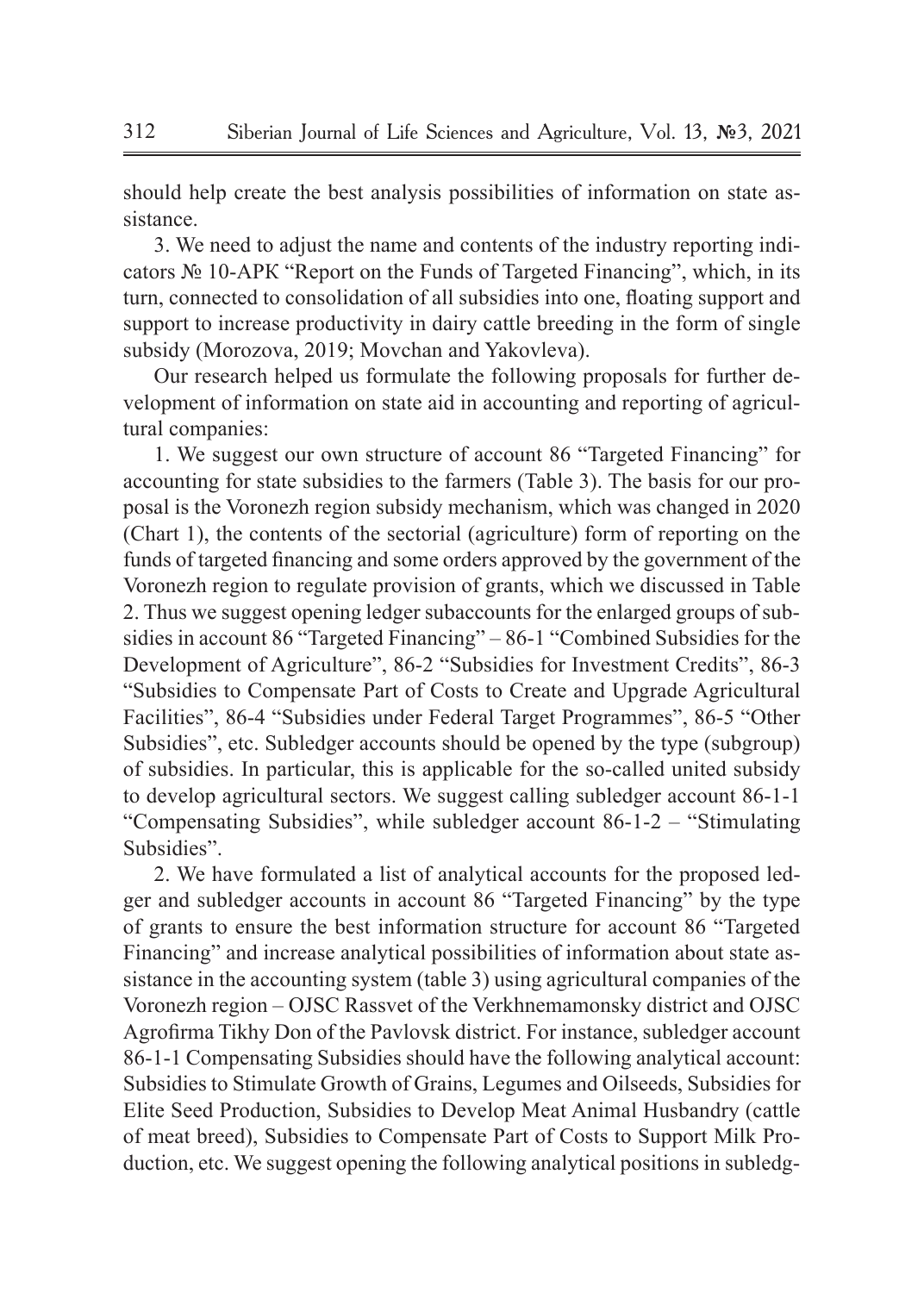er account 86-1-2 Stimulating: Subsidy to Stimulate Production of Oilseeds, Subsidy to Stimulate Development of Specialized Meat Husbandry as Part of a Priority Agriculture Subsector, Subsidy to Compensate Part of Costs to Support Milk Production, etc. As accounting is getting automated, analytical accounting is arranged by choosing the necessary subaccount for a subsidy as suggested in table 3.

3. We put forward the proposals to improve industry reporting № 10-АPК Report on the Funds of Targeted Financing presented in Table 4.



**Chart 1.** The agriculture subsidy mechanism of the Voronezh region in 2019-2020 was taken as the basis to structure information for account 86 "Targeted Financing"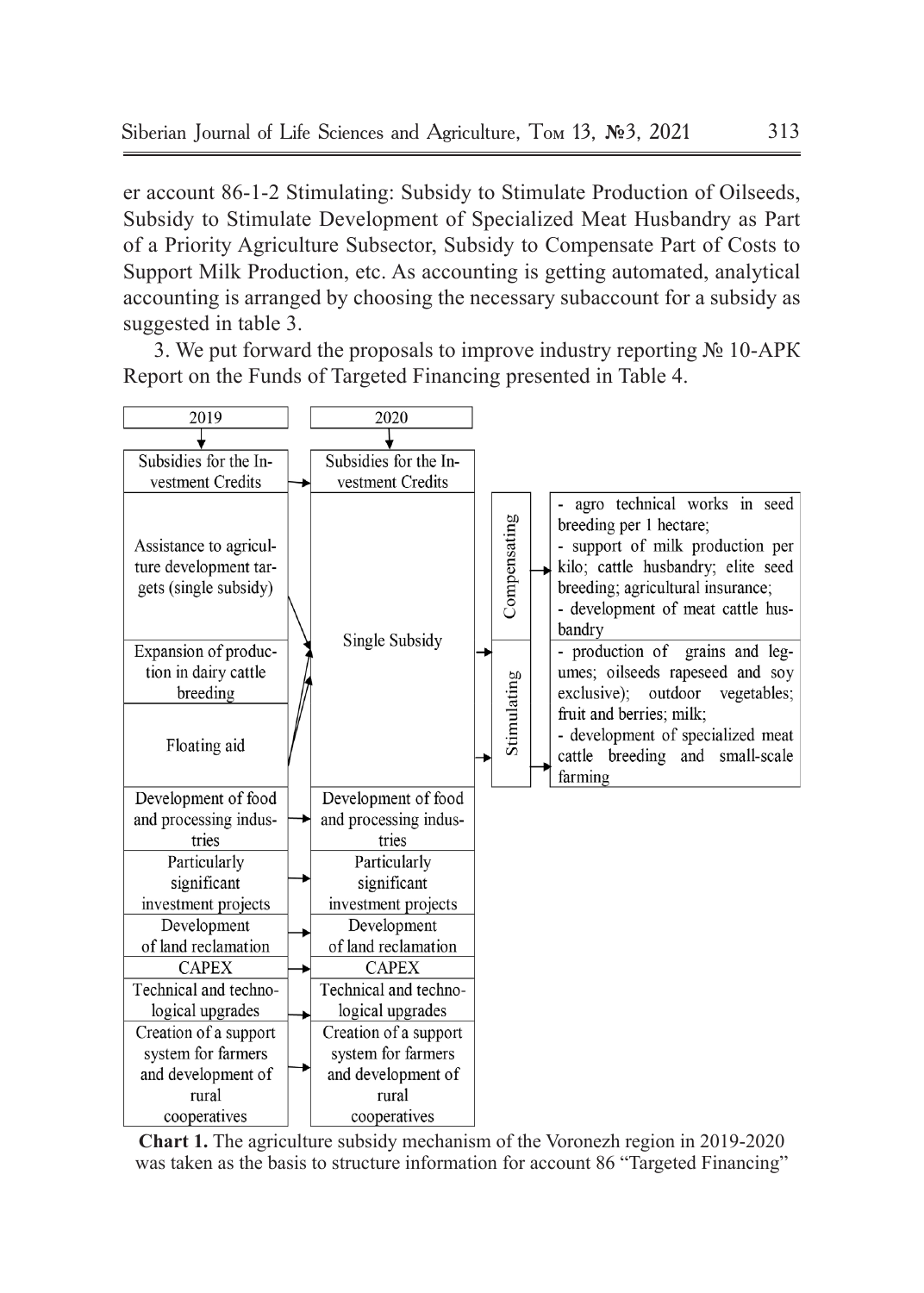*Таble 3.*

| AC-                             | <b>LEDGER</b>                                                                                                   | <b>SUBLEDGER</b>                        | ANALYTICAL ACCOUNTS                                                                                                                                                                                                                                                                                                                                                                                        |
|---------------------------------|-----------------------------------------------------------------------------------------------------------------|-----------------------------------------|------------------------------------------------------------------------------------------------------------------------------------------------------------------------------------------------------------------------------------------------------------------------------------------------------------------------------------------------------------------------------------------------------------|
| <b>COUNT</b>                    | <b>ACCOUNT</b>                                                                                                  | <b>ACCOUNT</b>                          | (ABSTRACT BY TYPE OF SUBSIDY)                                                                                                                                                                                                                                                                                                                                                                              |
| 86 Target-<br>ed financ-<br>ing | 86-1 United<br>subsidies<br>to develop<br>agricultural<br><b>Sectors</b>                                        | 86-1-1 Com-<br>pensating sub-<br>sidies | 1. Subsidies to boost production of<br>grains, legumes and oilseeds.<br>2. Subsidies to support elite seed breed-<br>ing.<br>3. Subsidies to develop meat animal<br>husbandry (cattle of specialized meat<br>breeds).<br>4. Subsidies to compensate part of costs<br>to support milk production.<br>5. Subsidies aimed at boosting dairy<br>cattle productivity (per 1 liter of sold<br>milk)<br>$6.$ Etc. |
|                                 |                                                                                                                 | 86-1-2 Stim-<br>ulating Sub-<br>sidies  | 1. Subsidy to stimulate oilseed production.<br>2. Subsidy to stimulate specialized meat<br>cattle breeding within the priority sub-<br>sector of the rural economy.<br>3. Subsidy to compensate part of the<br>costs to boost milk production.<br>4. Etc.                                                                                                                                                  |
|                                 | 86-2 Sub-<br>sidies for<br>investment<br>credits                                                                |                                         | 1. Subsidy to compensate part of the<br>costs to pay interest on investment<br>credits.                                                                                                                                                                                                                                                                                                                    |
|                                 | 86-3 Sub-<br>sidies to<br>compensate<br>part of costs<br>to create<br>and upgrade<br>agricultural<br>facilities |                                         | 1. Subsidy to buy tractors, agricultural<br>machines and equipment produced in<br>the Voronezh region.<br>2. Subsidy to compensate part of direct<br>costs of creation and/or modernization<br>of storages.<br>$3.$ Etc.                                                                                                                                                                                   |
|                                 | 86-4 Subsi-<br>dies under<br>the Federal<br>Target Pro-<br>gramme                                               |                                         | 1. Development of Russian rural land rec-<br>lamation in 2014-2020.<br>2. Sustainable development of rural terri-<br>tories in 2014-2017 and until 2020.                                                                                                                                                                                                                                                   |
| 86 Tar-<br>geted fi-<br>nancing | 86-5 Other<br>Subsidies                                                                                         |                                         | 1. Subsidy to create and develop agricul-<br>tural consumer cooperatives.<br>2. Etc.                                                                                                                                                                                                                                                                                                                       |

**Proposed structure of account 86 "Targeted Financing" to account for state subsidies**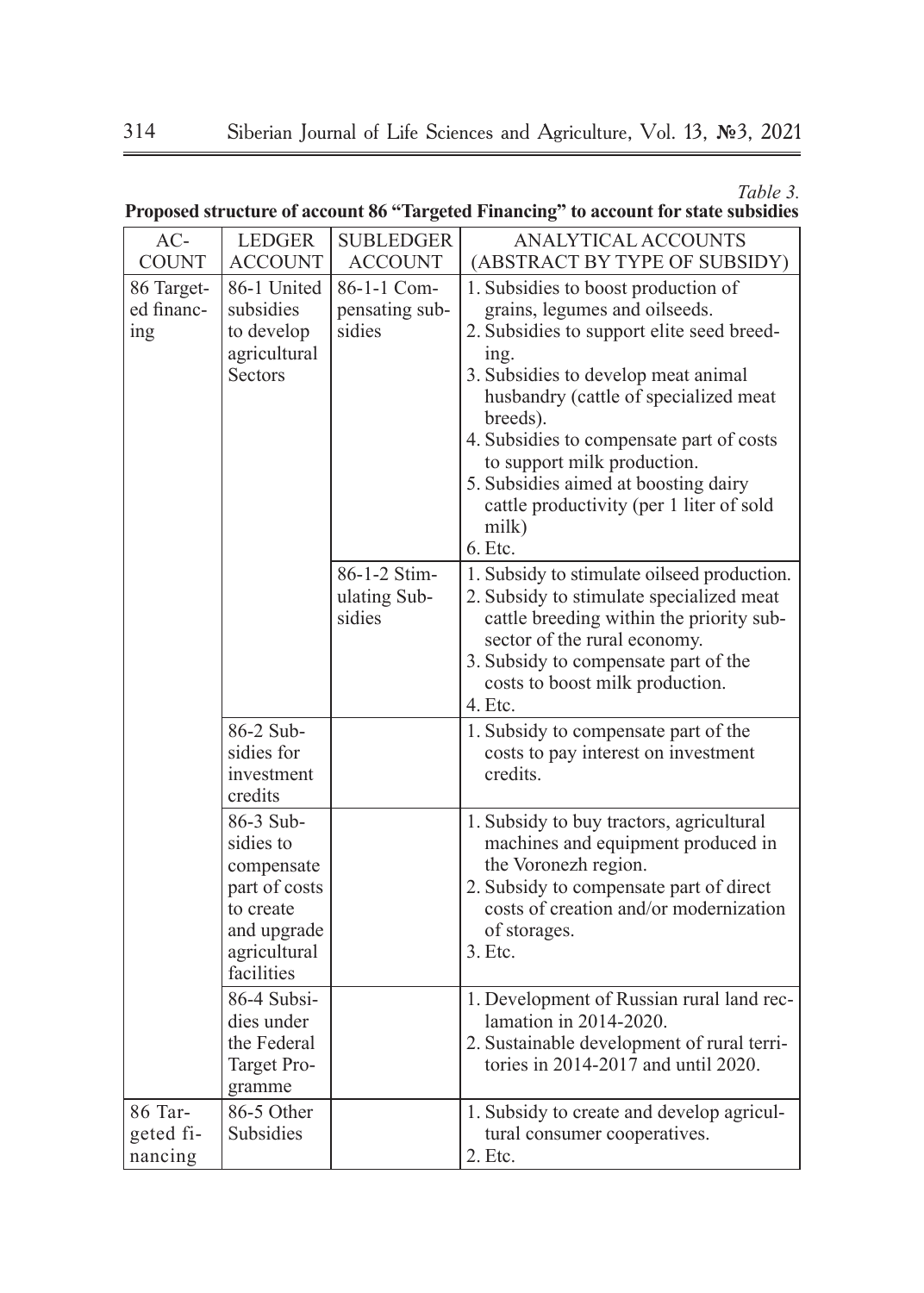*Таble 4.*

| <b>Proposals to improve industry reporting <math>N_e</math> 10-APK Report on the Funds</b> |  |
|--------------------------------------------------------------------------------------------|--|
| of Targeted Financing presented in Table 4                                                 |  |

| Existing report                                                                                                                                                 | Proposed report                                                                                                 |  |  |
|-----------------------------------------------------------------------------------------------------------------------------------------------------------------|-----------------------------------------------------------------------------------------------------------------|--|--|
| Section (code, name)                                                                                                                                            | Section (code, name)                                                                                            |  |  |
| 10-1. Summarized information on rural producers'<br>received state aid                                                                                          | 10-1. Summarized information<br>on rural producers' received<br>state aid                                       |  |  |
| 10-2. State support of some seed and animal breed-<br>ing subsectors as well as agricultural insurance (in<br>the form of compensating seed breeding subsidy)   | 10-2. State support as part of<br>united subsidies to develop<br>agriculture                                    |  |  |
| 10-3. State support of some seed and animal breed-<br>ing subsectors as well as agricultural insurance (in<br>the form of compensating animal breeding subsidy) | 10-3. State support to compen-<br>sate part of interest on invest-<br>ment agricultural credits                 |  |  |
| 10-4. State support of short-term crediting                                                                                                                     | 10-4. State support to com-<br>pensate part of direct costs to<br>create and upgrade agricultural<br>facilities |  |  |
| 10-5. State support of small firms (grants)                                                                                                                     | 10-5. State support as part of<br>the Federal Target Programme                                                  |  |  |
| 10-6. State support of investment in agriculture                                                                                                                | 10-6. Other state support                                                                                       |  |  |
| 10-7. State support as part of federal projects and<br>state agency programmes, other directions of state<br>support of agriculture                             |                                                                                                                 |  |  |

We think we should provide for the following groups of subsidies in form  $\mathbb{N}^{\circ}$  10-АРК $\cdot$ 

- 10-1 "Summarized information on state assistance to the farmers";

- 10-2 "State assistance as part of unified subsidies to develop agriculture";

- 10-3 "State assistance to compensate part of interest on investment credits in agriculture";

- 10-4 "State assistance to compensate part of direct costs to create and modernize agriculture facilities";

- 10-5 "State assistance as part of the Federal Target Programme";

- 10-6 "Other state assistance".

This is a way to reduce the number of subsidies from 7 to 5.

We believe that our proposals will help increase the quality of information on state assistance in accounting and reporting of farmers.

*This study was financed by a grant from the Plekhanov Russian University of Economics*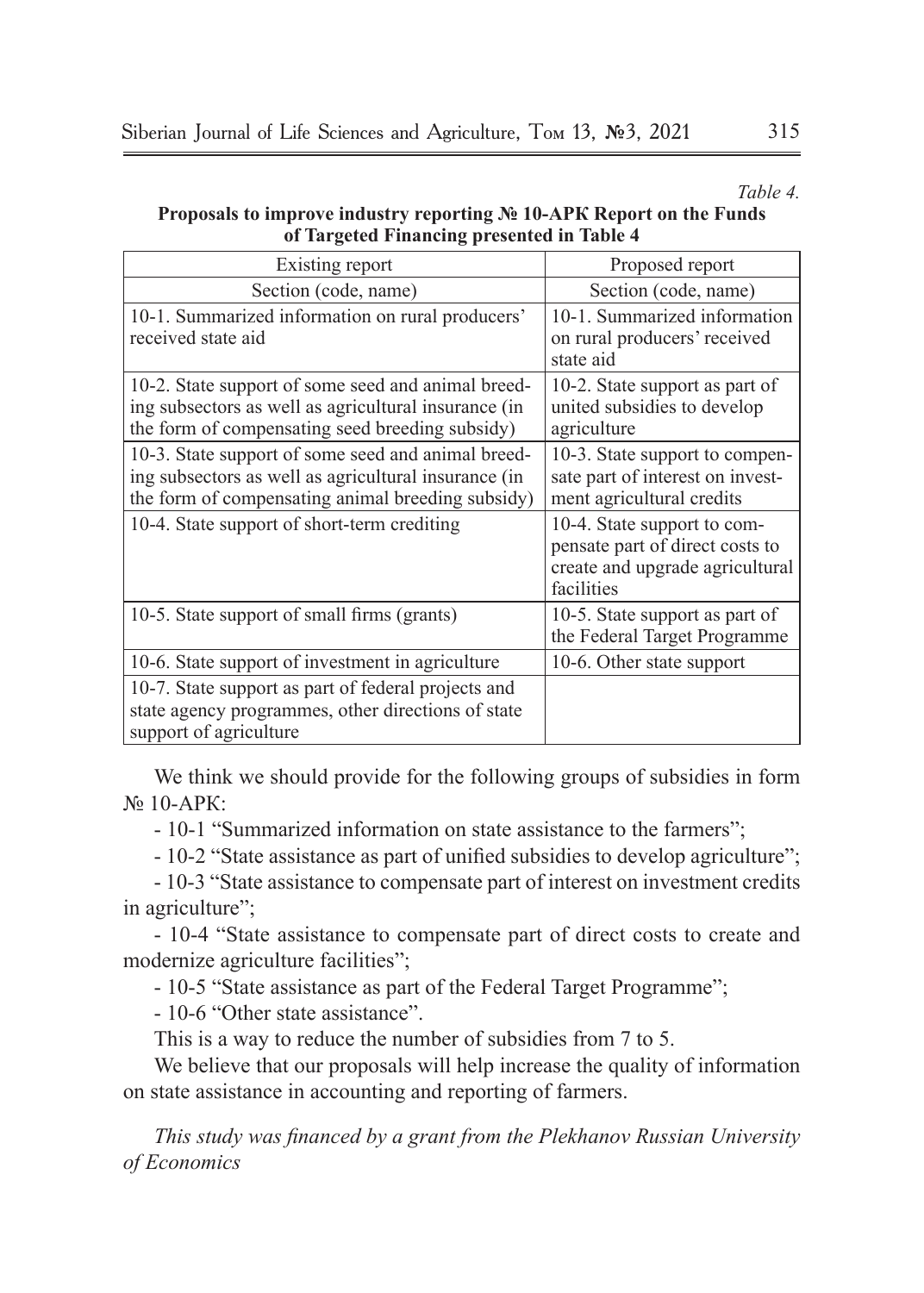#### *References / Список литературы*

- 1. Adams C. A commentary on: Corporate social responsibility reporting and reputation risk management. *Accounting, Auditing & Accountability Journal*, 2008, vol. 21, no. 3, pp. 365–370. https://doi.org/10.1108/09513570810863950
- 2. Ahmed K., Chalmers K., Khlif H. A meta-analysis of IFRS adoption effects. *The International Journal of Accounting,* 2013, vol. 48, no. 2, pp. 173–217. https:// doi.org/10.1016/j.intacc.2013.04.002
- 3. Akhmadeev R., Morozova T., Voronkova O., Sitnov A. Targets determination model for vat risks mitigation at B2B marketplaces. *Entrepreneurship and Sustainability Issues*, 2019, vol. 7, no. 2, pp. 1197-1216. https://doi.org/10.9770/jesi.2019.7.2(28)
- 4. Beisland L.A., Frestad D. How fair-value accounting can influence firm hedging. *Review of Derivatives Research,* 2013, vol. 16, pp. 193–217. https://doi. org/10.1007/s11147-012-9084-y
- 5. Boyko N.A., Chvileva T.A., Romasheva N.V. The impact of coal companies on the socio-economic development of coal mining regions and its assessment. *Ugol*, 2019, vol. 11, pp. 48-53. https://doi.org/10.18796/0041-5790-2019-11-48-53
- 6. Bykanova O.A., Akhmadeev R.G., Glubokova N.Y., Kravchuk I.S. The global market of roundwood: Financial aspects. *Bulgarian Journal of Agricultural Science*, 2018, vol. 24, no. 1, pp. 8-16. https://www.agrojournal.org/24/01-02.pdf
- 7. Caims D. The implications of IAS/IFRS for UK companies. *International Journal of Disclosure and Governance1*, 2004, vol. 1, pp. 107–118. https://doi. org/10.1057/palgrave.jdg.2040017
- 8. Dudukalov E.V., Spabekov G.O., Kashirskaya L.V., Sevbitov A.V., Voronkova O.Y., Vasyutkina L.V. Fiscal goals of regulating the activities of the institute of controlled foreign companies in the digital economy. *Entrepreneurship and Sustainability Issues,* 2020, vol. 8, no. 2, pp. 972-983. https://doi.org/10.9770/ jesi.2020.8.2(59)
- 9. Fomina L. Special budgetary assistance. Conditions, tax implications and accounting for small business subsidies. *Financial newspaper*, 2020, vol. 21, pp. 16-23.
- 10. Kokorev N.A. Accounting for targeted financing of agricultural organizations in the form of state aid. *Agricultural accounting,* 2019, vol. 9, pp. 27-39.
- 11. Kozmenkovа S.V. Formation of Information on State Aid in Accounting and Reporting under Russian and International Standards. *International Accounting*, 2014, vol. 27, pp. 12-23.
- 12. Lehoux L., Duck H., Akhmadeev R., Morozova T., Bykanova O. Sustainable development facets: Taxation solutions for the energy industry. *Journal of Security and Sustainability Issues,* 2019, vol. 9, no. 2, pp. 457-472. https://doi. org/10.9770/jssi.2019.9.2(8)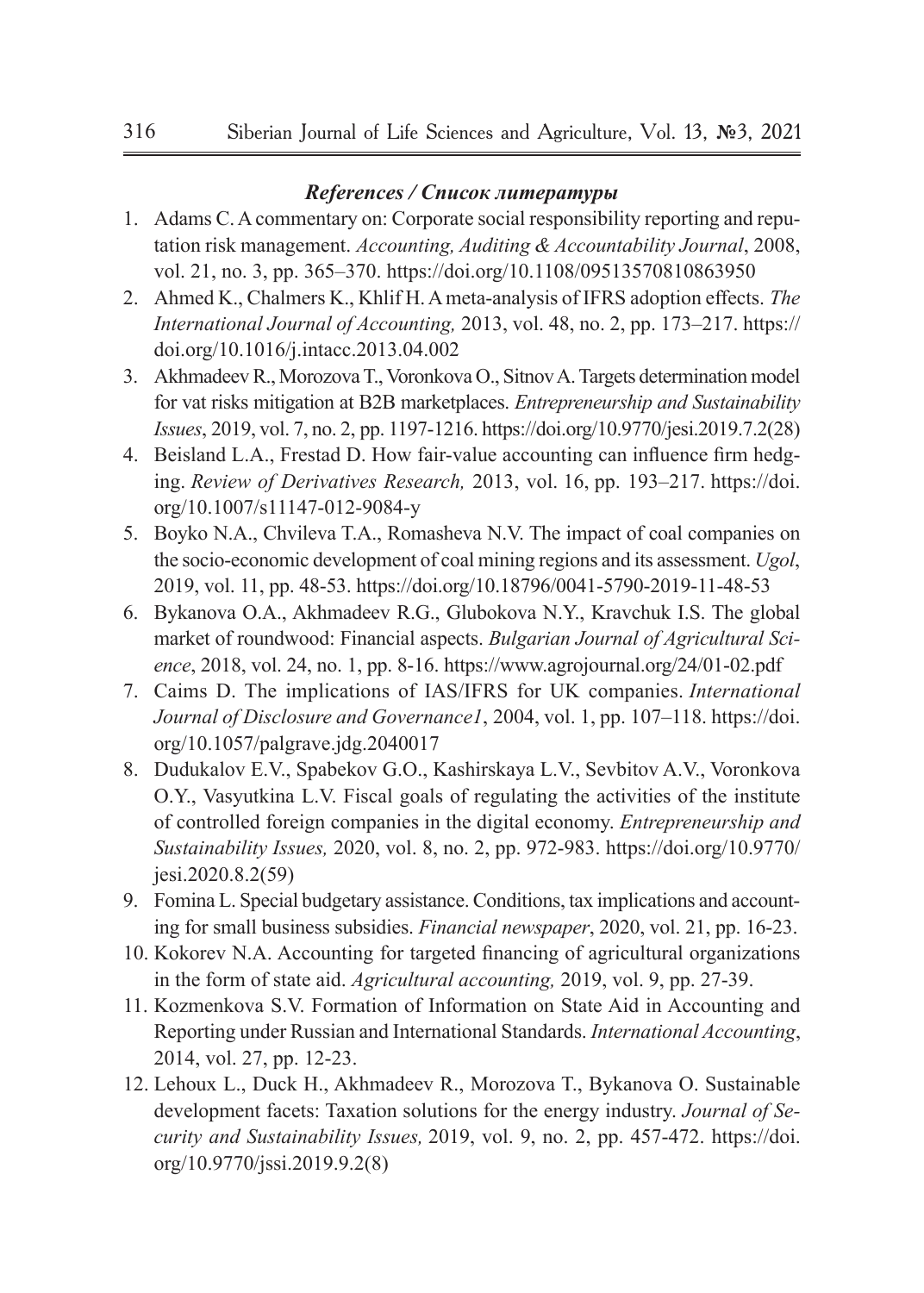- 13. Leuz C. IAS versus U.S. GAAP: Information asymmetry-based evidence from Germany's New Market. *Journal of Accounting Research*, 2003, vol. 41, no. 3, pp. 445–472. http://dx.doi.org/10.2139/ssrn.275348
- 14. Loureiro G., Taboada A.G. Do improvements in the information environment enhance insiders' ability to learn from outsiders? *Journal of Accounting Research*, 2015, vol. 53, no. 4, pp. 863–905. https://dx.doi.org/10.2139/ssrn.2587836
- 15. Malarev V., Bogdanov I., Senchilo N. Algorithm for automatic compensation of voltage dips in power supply of industrial facilities. *Journal of Applied Engineering Science*, 2020, vol. 18, no. 2, pp. 173-180. https://doi.org/10.5937/jaes18-26361
- 16. Milne M., Patten D. Securing organizational legitimacy: An experimental decision case examining the impact of environmental disclosures. *Accounting, Auditing & Accountability Journal*, 2002, vol. 15, no. 3, pp. 372–405. http:// dx.doi.org/10.1108/09513570210435889
- 17. Morozova T.V., Akhmadeev R.G., Bykanova O.A., Philippova N.V. Harmonizing the valuation standards of the EEU agricultiral companies. *International Journal of Recent Technology and Engineering*, 2019, vol. 8, no. 1, pp. 2167- 2177. https://www.ijrte.org/wp-content/uploads/papers/v8i1/A1942058119.pdf
- 18. Movchan I.B., Yakovleva A.A. Refined assessment of seismic microzonation with a priori data optimisation. *Journal of Mining Institute*, 2019, vol. 236, pp. 133-141. https://doi.org/10.31897/PMI.2019.2.133
- 19. Müller M.A., Riedl E.J., Sellhorn T. Recognition versus disclosure of fair values. *The Accounting Review,* 2015, vol. 90, no. 6, pp. 2411–2447. https://www. jstor.org/stable/26550617
- 20. Nuriyeva R.I. Development of Accounting and Control of the Targeted Use of Budget Funds in Agricultural Organizations: abstract of dissertation. The Cuban State Agrarian University. 2016, p. 24.
- 21. On Approval of State Programme of the Voronezh Region Development of Agriculture, Food Production and Agriculture Market Infrastructure – regulation of the Voronezh region government dated December 13, 2013 № 1088 (ed. dated April 28, 2018). http://pravo.gov.ru/proxy/ips/?docbody=&nd=102169429
- 22. On Approval of the Order of Providing Assistance from the Regional Budget to Agricultural Producers (Excluding the People with Small Personal Land Plots), to the Organizations of the Agro-Industrial Complex Regardless of Their Organizational and Legal Forms and Peasant (Farmer) Farms, Agricultural Consumer Cooperatives for Reimbursement of Part of the Costs of Paying Interest on Investment Loans (Credits) Regulation of the Voronezh region government dated October 19, 2018 № 910 (ed. September 03, 2020). https://docs.cntd.ru/ document/550223931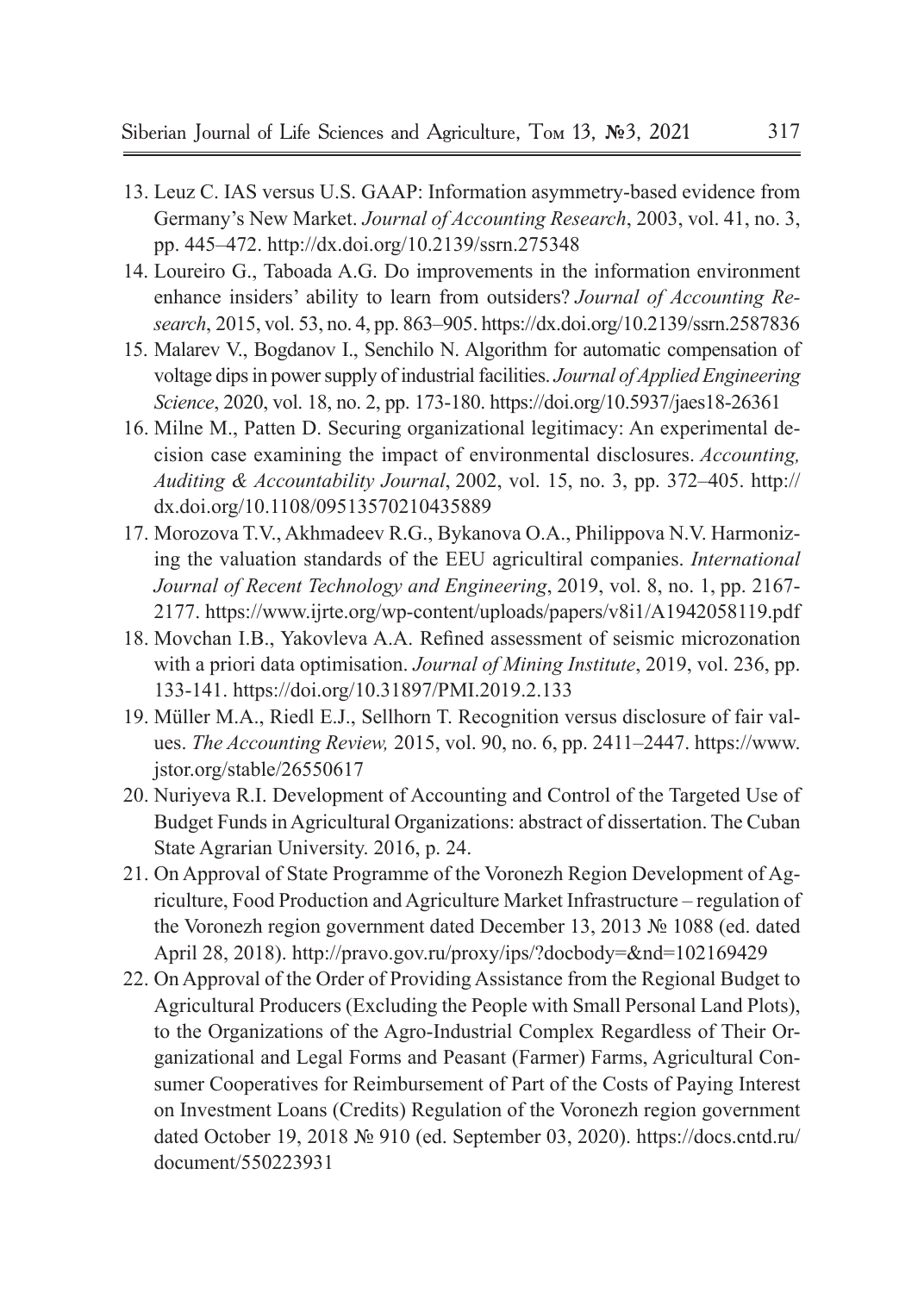- 23. On Approval of the Order of Provision of Regional Budget Subsidies to Agricultural Producers (Excluding the People with a Small Farm) for Floating Support to Seed Breeding and Development of Production of Seed Potato and Outdoor Vegetables for 2016: Regulation of the Voronezh region government dated March 18, 2016 № 164 (ed. dated June 30, 2016). https://docs.cntd.ru/document/432979504
- 24. On Approval of the Order of Provision of Regional Budget Subsidies to Agricultural Producers, Excluding the People with a Small Farm and Agricultural Credit Consumer Cooperatives, to Compensate Part of Costs to Support Milk Production: Regulation of the Voronezh region government dated 28.12.2019 № 1312. https://docs.cntd.ru/document/561699251
- 25. On Approval of the Order of Provision of Subsidies to the Agricultural Producers (Excluding the People with a Small Farm and Agricultural Credit Consumer Cooperatives) to Support Elite Seed Breeding and to Compensate Part of Seed Production Costs: Regulation of the Voronezh region government dated February 07, 2018 № 110 (ed. dated August 26, 2020). https://docs.cntd.ru/document/446652302
- 26. On State Programme of Agriculture Development and Regulation of the Market of Agricultural Products, Raw Materials and Food for 2013-2020. The Russian government regulation dated July 14, 2012 № 717 (ed. dated September 06, 2018). http://www.consultant.ru/document/cons\_doc\_LAW\_133795/
- 27. Order of the Finance Ministry of the Russian Federation dated October 16, 2000 № 92n On Approval of Regulations on Accounting. Accounting of State Aid in Russian Accounting Standard 13/200. *Accounting Standards*. p. 240. http:// www.consultant.ru/document/cons\_doc\_LAW\_29296/
- 28. Patten D. An insider's reflection on quantitative research in the social and environmental disclosure domain. *Critical Perspectives on Accounting*, 2015, vol. 32, pp. 45–50. https://doi.org/10.1016/j.cpa.2015.04.006
- 29. Pechenkin V.G. Methodological aspects of assessing the effectiveness of government subsidies. *Bulletin of the Irkutsk State Economic Academy*, 2010, vol. 2, pp. 21-23.
- 30. Peter C., Fiore A., Hagemann U. Improving the accounting of field emissions in the carbon footprint of agricultural products: a comparison of default IPCC methods with readily available medium-effort modeling approaches. *The International Journal of Life Cycle Assessment*, 2016, vol. 21, pp. 791–805. https:// doi.org/10.1007/s11367-016-1056-2
- 31. Rahman P.A. Analysis of stationary availability factor of two-level backbone computer networks with arbitrary topology. *Journal of Physics: Conference Series*, 2018, vol. 1015, no. 2. https://doi.org/10.1088/1742-6596/1015/2/022016
- 32. Sharonova E.A. Accounting for "coronavirus" subsidies. *General ledger*, 2020, vol. 12, pp. 6-21.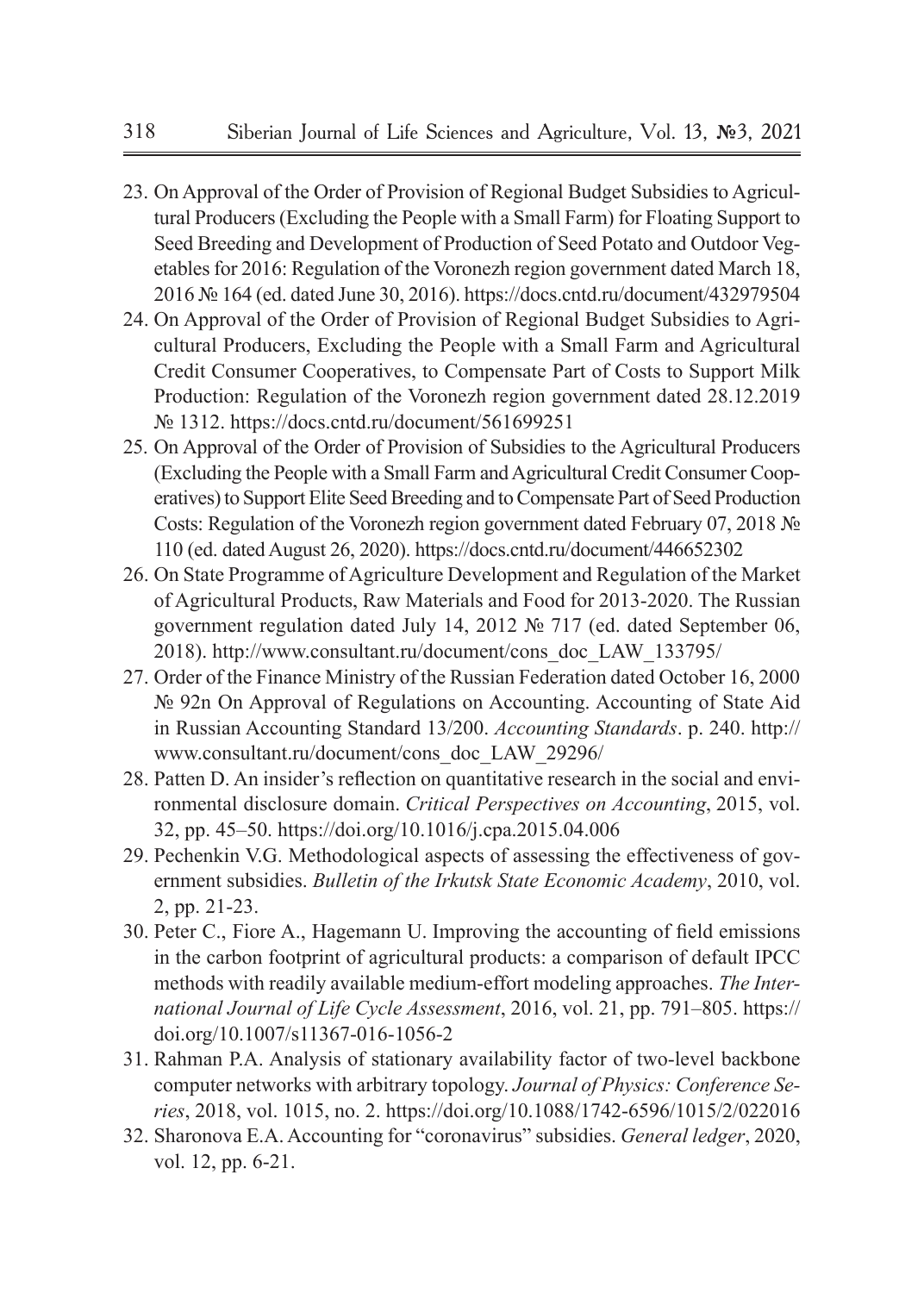- 33. Strizhenok A.V., Ivanov A.V. Monitoring of air pollution in the area affected by the storage of primary oil refining waste. *Journal of Ecological Engineering*, 2021, vol. 22, no. 1, pp. 60-67. https://doi.org/10.12911/22998993/128873
- 34. Susiarjo G., Sreenath S.N., Vali A.M. Optimum Supportable Global Population: Water Accounting and Dietary Considerations. *Environment, Development and Sustainability,* 2006, vol. 8, no. 3, pp. 313–349. https://doi.org/10.1007/s10668-005-6979-x
- 35. Zakharov K.V., Terehova A.A., Kozlov V.N., Bobkova E.Y., Grigoryants I.A. Problems of nature protection in Moscow. *Paper presented at the IOP Conference Series: Earth and Environmental Science*, 2020, vol. 548, no. 5. https:// doi.org/10.1088/1755-1315/548/5/052031
- 36. Zvereva A., Akhmadeev R., Morozova T., Bykanova O., Avvakumova I. Improving access to environmental information for the subjects of tax relations. *20th International Multidisciplinary Scientific Geoconference SGEM 2020*, 2020, pp. 279-284. https://doi.org/10.5593/sgem2020/5.2/s21.034
- 37. Zhukovskyy V., Zhukovska N., Vlasyuk A., Safonyk A. Method of forensic analysis for compromising carrier-lock algorithm on 3G modem firmware. *2019 IEEE 2nd Ukraine Conference on Electrical and Computer Engineering (UKRCON),* 2019, pp. 1179-1182. https://doi.org/10.1109/UKRCON.2019.8879941

#### **DATA ABOUT THE AUTHORS**

**Victoria B. Malitskaya,** Associate Professor of the Department of Accounting and Taxation

*Plekhanov Russian University of Economics 36, Stremyanny per., Moscow, 117997, Russian Federation vmrussian@yandex.ru*

**Natalia N. Volkova,** Associate Professor of Department of Accounting and Audit

*Voronezh State Agrarian University named after Emperor Peter the Great*

*1, Michurin Str., Voronezh, 394087, Russian Federation natavolk73@yandex.ru*

**Anastasia A. Aksenova,** Associate Professor of the Department of Accounting and Taxation

*Plekhanov Russian University of Economics 36, Stremyanny per., Moscow, 117997, Russian Federation aaksenova.reu@gmail.com*